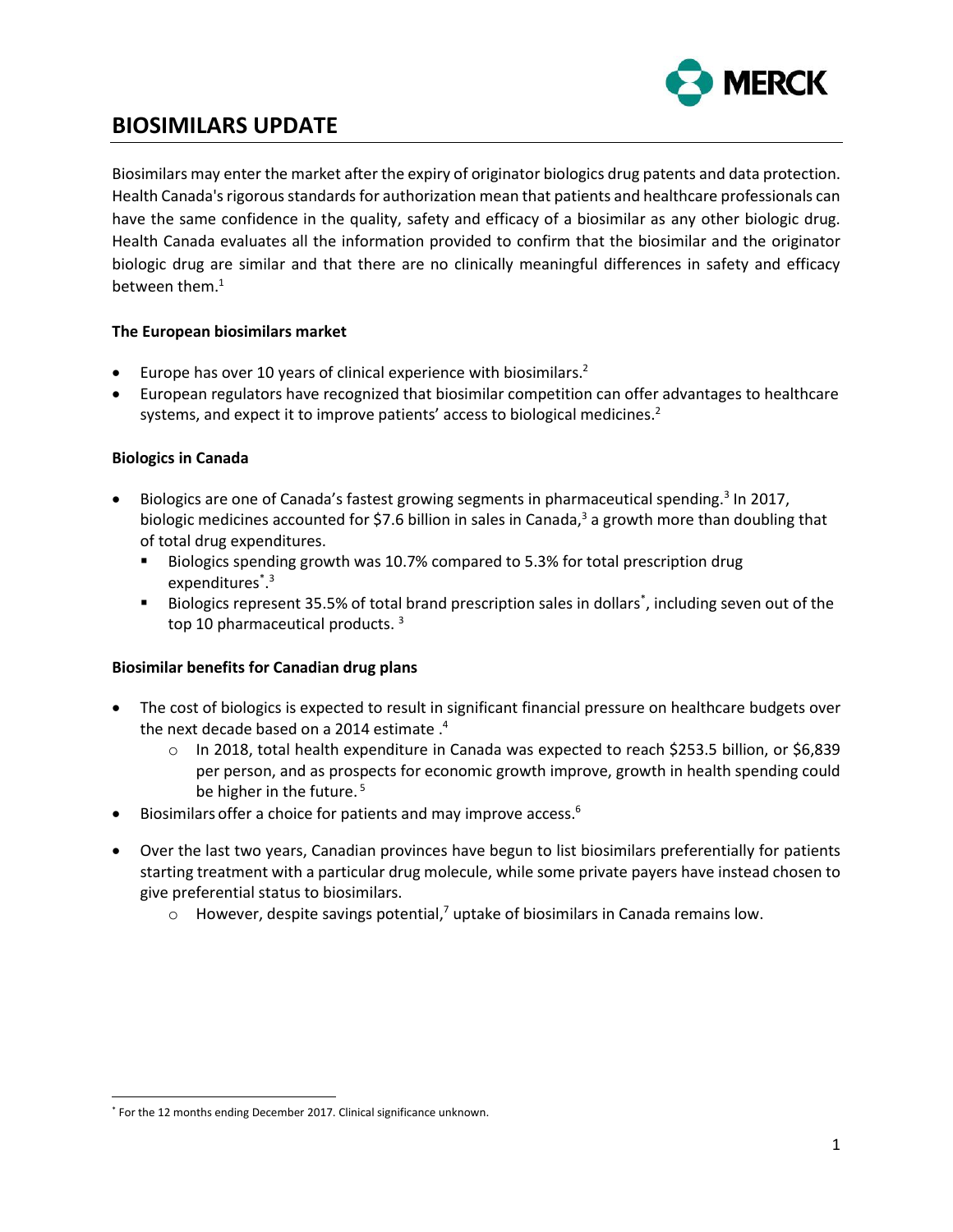

## **BIOSIMILARS UPDATE**

#### **Merck Canada's position on transition policies**

- To capitalize on potential cost savings offered by biosimilars,<sup>7</sup> Merck believes there is an urgent need to implement appropriate, evidence-based policies that more directly and effectively expand access to biosimilars beyond what is currently available.
- Merck believes we can learn from the implementation of transition policies in other jurisdictions. This includes European countries such as France and the UK, where transition policies are actively supported by the respective national health authorities.<sup>8, 9</sup>
	- o With over 10 years of clinical experience with biosimilars, European regulators have recognized that biosimilar competition can offer advantages to healthcare systems and expect it to improve patient access to biological medicines.**Error! Bookmark not defined.**
- Merck continues to work actively with various stakeholders, including government partners, to create a viable market for biosimilars. This forms part of Merck's ongoing commitment to bringing innovative solutions to Canadian healthcare.

### **Engaging patients and physicians**

- Transitioning generally refers to a one-time change from an originator biologic drug to a biosimilar.
	- $\circ$  The decision to transition a patient being treated with an originator biologic drug (innovator product) to a biosimilar should be made by the treating physician in consultation with the patient and taking into account available clinical evidence and any policies of the relevant iurisdiction[.](#page-0-2)<sup>1</sup>
- Provincial legislators have a continuing role to play in helping create the conditions for a viable and sustainable biosimilars market, as all interested stakeholders work together to accelerate the uptake of biosimilars.
- Health Canada considers a well-controlled switche from reference biologic drug to biosimilar in an approved indication to be acceptable and recommends that a decision to switch a patient being treated with a reference biologic drug to a biosimilar, or between any biologics, be made by the treating physician in consultation with the patient and take into account any policies of the relevant <sup>10</sup>. jurisdiction

### **References**

 $\overline{\phantom{a}}$ 

<sup>1</sup> Health Canada Fact Sheet: Biosimilars. 2017. Available at: [https://www.canada.ca/en/health-canada/services/drugs-health](https://www.canada.ca/en/health-canada/services/drugs-health-products/biologics-radiopharmaceuticals-genetic-therapies/applications-submissions/guidance-documents/fact-sheet-biosimilars.html)[products/biologics-radiopharmaceuticals-genetic-therapies/applications-submissions/guidance-documents/fact-sheet](https://www.canada.ca/en/health-canada/services/drugs-health-products/biologics-radiopharmaceuticals-genetic-therapies/applications-submissions/guidance-documents/fact-sheet-biosimilars.html)[biosimilars.html 2](https://www.canada.ca/en/health-canada/services/drugs-health-products/biologics-radiopharmaceuticals-genetic-therapies/applications-submissions/guidance-documents/fact-sheet-biosimilars.html)019

<sup>&</sup>lt;sup>2</sup> European Medicines Agency (EMA). Biosimilars in the EU-Information guide for healthcare professionals. 2017. Available at: [http://www.ema.europa.eu/docs/en\\_GB/document\\_library/Leaflet/2017/05/WC500226648.pdf](http://www.ema.europa.eu/docs/en_GB/document_library/Leaflet/2017/05/WC500226648.pdf) Accessed May 17, 2019 3 IQVIA. PharmaFocus 2021 Update. On file.

<sup>4</sup> CADTH. Subsequent Entry Biologics – Emerging Trends in Regulatory and Health Technology Assessment Frameworks. Environmental Scan, Issue 43, January 2014. Available at[: https://www.cadth.ca/subsequent-entry-biologics-emerging-trends](https://www.cadth.ca/subsequent-entry-biologics-emerging-trends-regulatory-and-health-technology-assessment-frameworks)[regulatory-and-health-technology-assessment-frameworks](https://www.cadth.ca/subsequent-entry-biologics-emerging-trends-regulatory-and-health-technology-assessment-frameworks) Accessed May 17, 2019.

<sup>5</sup> Canadian Institute for Health Information. National Health Expenditure Trends, 1975 to 2018. Available at: [https://www.cihi.ca/sites/default/files/document/nhex-trends-narrative-report-2018-en](https://www.cihi.ca/sites/default/files/document/nhex-trends-narrative-report-2018-en-web.pdf)[web.pdf](https://www.cihi.ca/sites/default/files/document/nhex-trends-narrative-report-2018-en-web.pdf) May 17, 2019

<sup>6</sup> CADTH. Biosimilar Drugs. February 2017

<sup>7</sup> Quintiles IMS PharmaFocus 2021. Section 7: Pharmaceutical Environment and Trends. (On File)